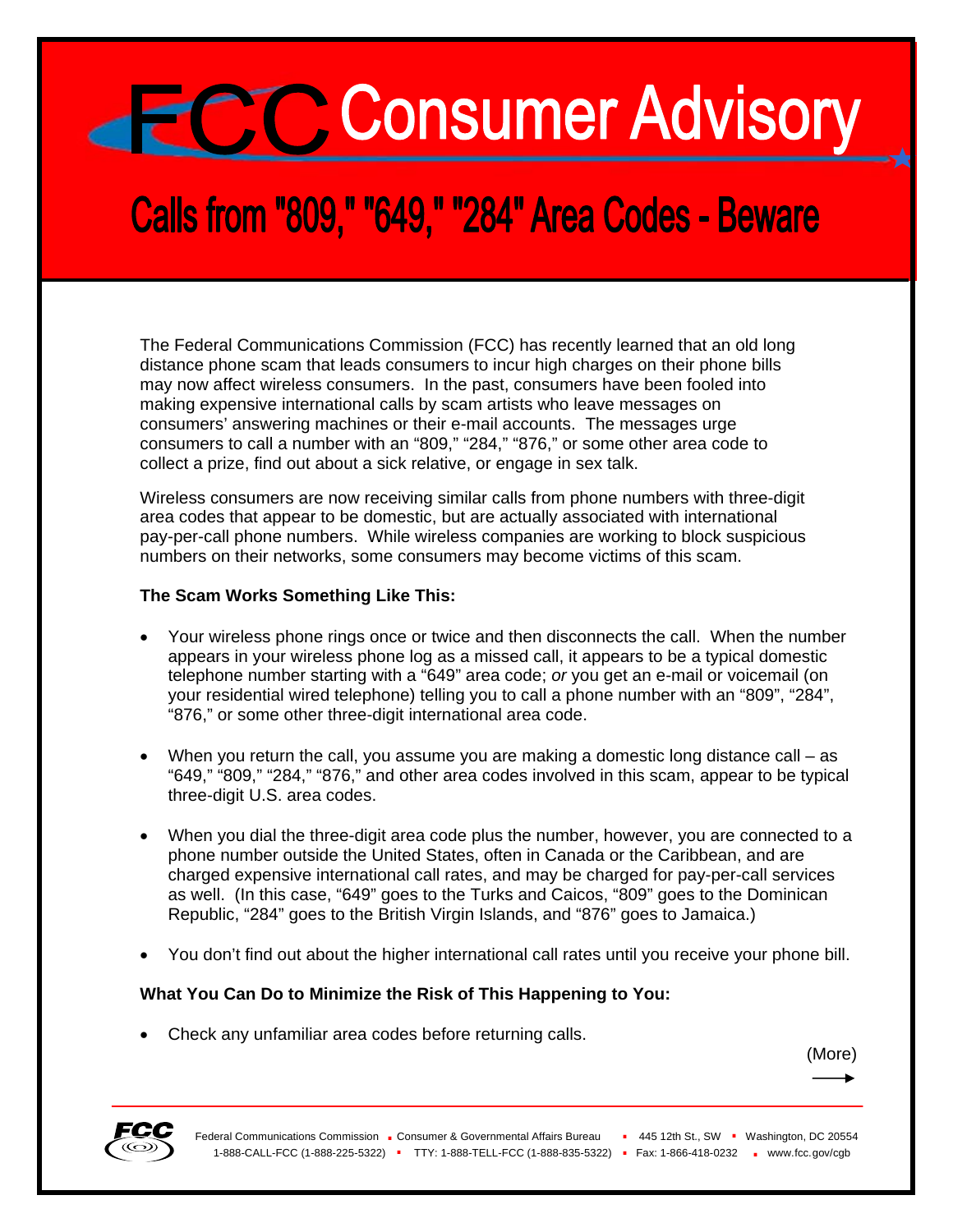- Be aware that there are many 3-digit area codes (mostly in the Caribbean) that connect callers to international telephone numbers.
- If you do not otherwise make international calls, ask your local or wireless phone company to block outgoing international calls on your line.

### **Filing a Complaint with the FCC**

If you are billed for a call you made as a result of this scam, first try to resolve the matter with your telephone company. If you are unable to resolve it directly, you can file a complaint with the FCC. There is no charge for filing a complaint. You can file your complaint using an FCC on-line complaint form found at **[esupport.fcc.gov/complaints.htm](http://esupport.fcc.gov/complaints.htm)**. You can also file your complaint with the FCC's Consumer Center by e-mailing **[fccinfo@fcc.gov](mailto:fccinfo@fcc.gov)**; calling 1-888-CALL-FCC (1-888-225-5322) voice or 1-888-TELL-FCC (1-888-835-5322) TTY; faxing 1-866-418-0232; or writing to:

> Federal Communications Commission Consumer & Governmental Affairs Bureau Consumer Inquiries and Complaints Division 445 12<sup>th</sup> Street, SW Washington, DC 20554.

The best way to provide all the information the FCC needs to process your complaint is to complete fully the on-line complaint form. When you open the on-line complaint form, you will be asked a series of questions that will take you to the particular section of the form you need to complete. If you do not use the on-line complaint form, your complaint, at a minimum, should indicate:

- your name, address, e-mail address, and phone number where you can be reached**;**
- the telephone and account numbers that are the subject of your complaint;
- the name and phone numbers of any companies involved with your complaint;
- the amount of any disputed charges, whether you paid them, whether you received a refund or adjustment to your bill, the amount of any adjustment or refund you have received, an explanation if the disputed charges are related to services in addition to residential or business telephone services; and
- the details of your complaint and any additional relevant information.

#### **Filing a Complaint with the Federal Trade Commission (FTC)**

If you feel that you are a victim of an international phone scam, you can file a complaint with the FTC online at **[https://www.ftccomplaintassistant.gov/](http://www.fcc.gov/fcc-bin/bye?https://www.ftccomplaintassistant.gov/)**. You can also submit a complaint by calling the FTC toll-free at 1-877-382-4357 (voice) or 1-866-653-4261 (TTY), or writing to:

(More)